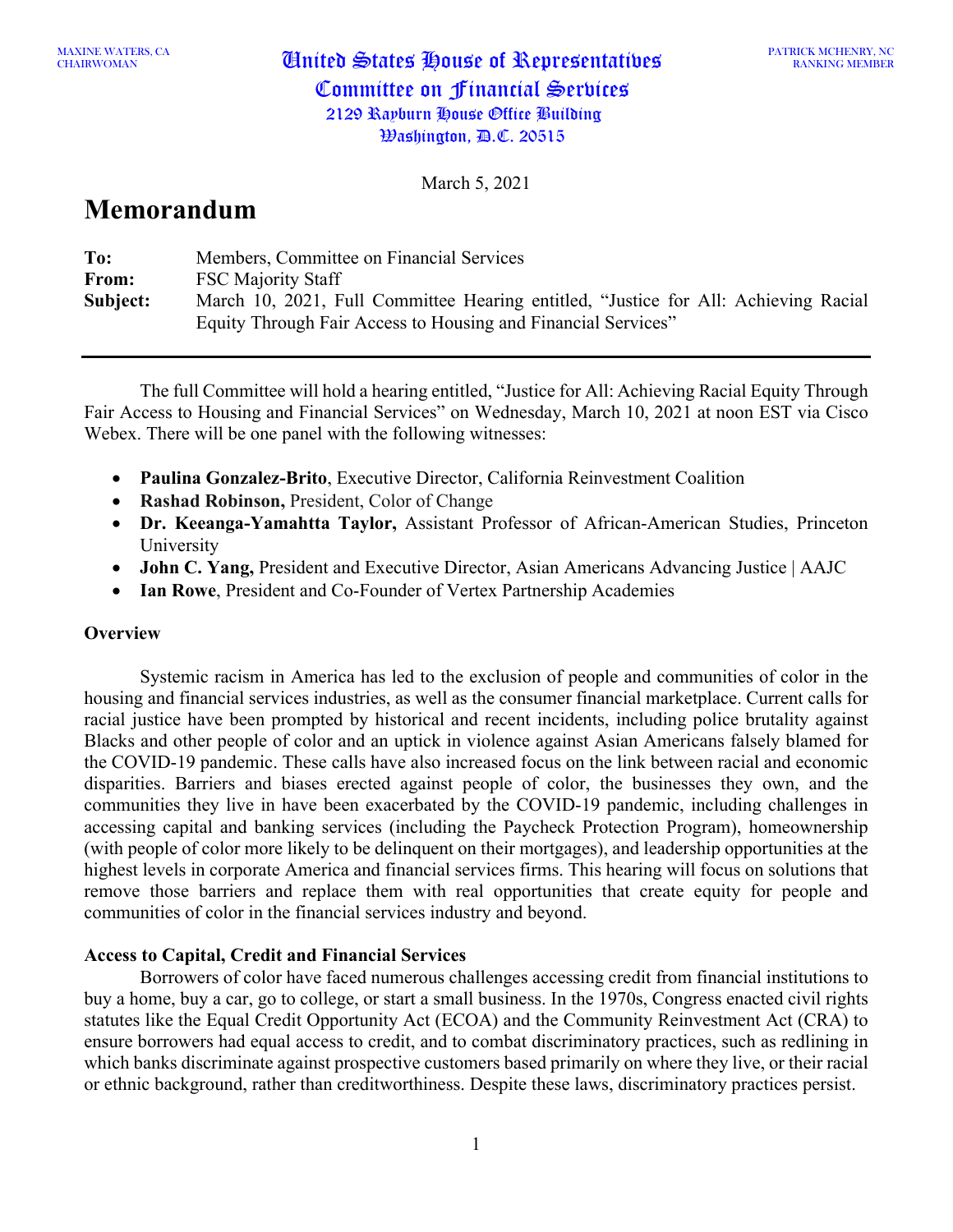For example, the Center for Investigative Reporting conducted an investigation of 31 million records that were reported and made publicly available in compliance with the Home Mortgage Disclosure Act (HMDA) to identify lending disparities.<sup>[1](#page-1-0)</sup> The investigators found that more than 60 metro areas continue to exhibit patterns of modern day redlining, despite the fact that 98 percent of banks pass their exams by receiving a satisfactory or outstanding grade under CRA, a law intended to combat redlining. Center for Investigative Reporting's data showed Black applicants were turned away at significantly higher rates than whites in 48 cities, Latinos in 25, Asians in nine and Native Americans in three. Other studies have found discriminatory practices in payday lending,<sup>[2](#page-1-1)</sup> consumer credit reporting,<sup>[3](#page-1-2)</sup> and debt collection.[4](#page-1-3) Despite these trends, Trump appointees took several regulatory actions to roll back the implementation of CRA, diminished fair housing and lending enforcement, and weakened consumer protections.[5](#page-1-4)

New financial technologies such as artificial intelligence, as well as the emerging prominence of fintech companies, may provide opportunities to reduce the racial wealth gap, but may also create new ways to mask bias or further entrench discrimination in lending.<sup>[6](#page-1-5)</sup> A May 2019 Brookings report concluded that machine learning algorithms can oftentimes recreate or erroneously legitimize real-world prejudices and biases, and that the fairness of algorithms are predicated on the quality of the data it was trained on.<sup>[7](#page-1-6)</sup> While nonbank fintechs may offer products and services to traditionally underbanked communities of color, these fintechs may present enhanced risks with regard to consumer protections because they may not be required to adhere to CRA and other regulatory requirements that federally regulated banks must follow.[8](#page-1-7)

During the COVID-19 pandemic, minority-owned businesses have faced challenges accessing relief programs, like the Paycheck Protection Program (PPP). One analysis of the initial round of PPP loans found that, "Black business owners were more likely to be denied PPP loans compared to white business owners with similar application profiles due to outright lending discrimination."[9](#page-1-8) The same analysis found that businesses in majority Black neighborhoods experienced significant delays in receiving PPP loans and were more likely to be pushed toward online lending, citing factors such as a lack of relationships between larger banks and minority-owned businesses, as well an especially steep decline in community banks within communities of color. Additionally, there has been a rapid decline in recent years in minority depository institutions (MDIs), particularly Black-owned banks, despite demonstrating an ability to better serve low-income and communities of color.<sup>[10](#page-1-9)</sup>

<span id="page-1-0"></span><sup>&</sup>lt;sup>1</sup> Aaron Glantz and Emmanuel Martinez, *[Kept Out: For people of color, banks are shutting the door to homeownership](https://www.revealnews.org/article/for-people-of-color-banks-are-shutting-the-door-to-homeownership/)*, Reveal from the Center for Investigative Reporting (Feb. 15, 2018).

<span id="page-1-1"></span><sup>&</sup>lt;sup>2</sup> [Testimony](https://financialservices.house.gov/uploadedfiles/hhrg-116-ba15-wstate-standaertd-20190430.pdf) of Diane Standaert, Executive Vice President and Director of State Policy, Center for Responsible Lending, before the Committee (Apr. 30, 2019).

<span id="page-1-2"></span><sup>&</sup>lt;sup>3</sup> NCLC, [Past Imperfect: How credit scores and other analytics "bake in" past discrimination and perpetuate it](https://www.nclc.org/images/pdf/credit_discrimination/Past_Imperfect050616.pdf) (2016).

<span id="page-1-3"></span><sup>4</sup> [Testimony](https://financialservices.house.gov/uploadedfiles/hhrg-116-ba00-wstate-kuehnhoffa-20190926.pdf) of April Kuehnhoff, Staff Attorney, NCLC, before the Committee (Sep. 26, 2019).

<span id="page-1-4"></span><sup>5</sup> For example, see Committee Press Release, *[Waters' and Meeks' Resolution to Reverse the OCC's Harmful Rule](https://financialservices.house.gov/news/documentsingle.aspx?DocumentID=406724)  [Undermining the Community Reinvestment Act Passes the House](https://financialservices.house.gov/news/documentsingle.aspx?DocumentID=406724)* (June 29, 2020).

<span id="page-1-5"></span><sup>6</sup> Cornell University Chronicle, *[Study: AI may mask racial disparities in credit, lending](https://news.cornell.edu/stories/2019/01/study-ai-may-mask-racial-disparities-credit-lending)* (Jan 29, 2019).

<span id="page-1-6"></span><sup>7</sup> Brookings Institute, *[Algorithmic bias detection and mitigation: Best practices and policies to reduce consumer harms](https://www.brookings.edu/research/algorithmic-bias-detection-and-mitigation-best-practices-and-policies-to-reduce-consumer-harms/)* (May 22, 2019).

<span id="page-1-7"></span><sup>8</sup> American Banker, *[BankThink: Fintechs that get bank charters should be subject to CRA. Period](https://www.americanbanker.com/opinion/fintechs-that-get-bank-charters-should-be-subject-to-cra-period)* (Jan. 13, 2021).

<span id="page-1-8"></span><sup>9</sup> Brookings Metropolitan Policy Program, *[New data shows small businesses in communities of color had unequal access to](https://www.brookings.edu/research/new-data-shows-small-businesses-in-communities-of-color-had-unequal-access-to-federal-covid-19-relief/)  [federal COVID-19 relief](https://www.brookings.edu/research/new-data-shows-small-businesses-in-communities-of-color-had-unequal-access-to-federal-covid-19-relief/)*, (Sep. 2020).

<span id="page-1-9"></span><sup>10</sup> Subcommittee on Consumer Protection and Financial Institutions hearing, *[An Examination of Regulators' Efforts to](https://financialservices.house.gov/calendar/eventsingle.aspx?EventID=404651)  [Preserve and Promote Minority Depository Institutions](https://financialservices.house.gov/calendar/eventsingle.aspx?EventID=404651)* (Nov. 20, 2019).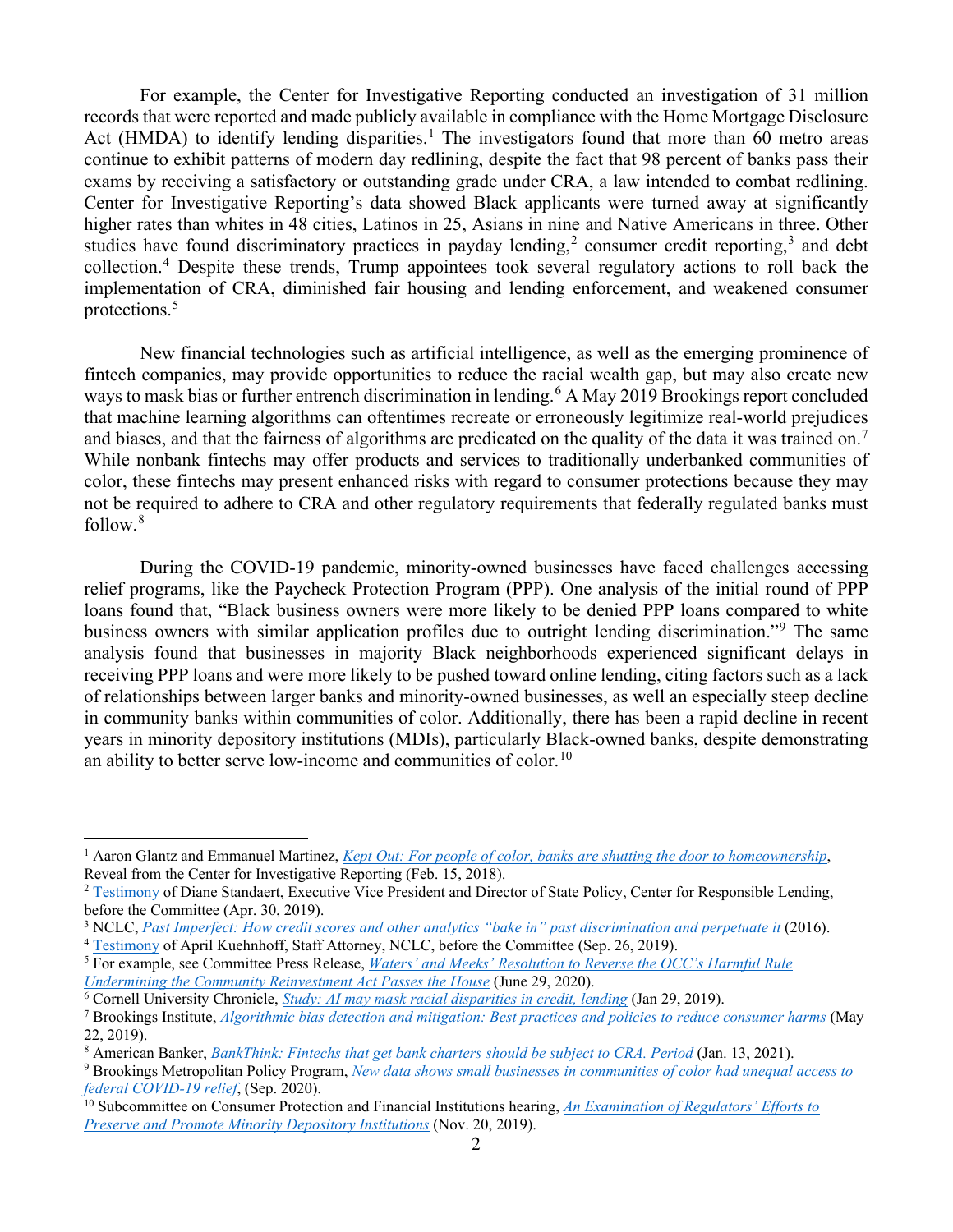In response, Congress provided \$12 billion in capital investments and grants to strengthen MDIs and community development financial institutions (CDFIs). Congress also took steps to ensure MDIs and CDFIs had a role to play in providing relief. However, there remain ongoing concerns regarding pervasive discriminatory barriers to capital, credit, wealth, and opportunities that the U.S. financial system should provide to all people. $^{11}$  $^{11}$  $^{11}$ 

#### **Access to Fair Housing and Homeownership**

Despite the passage of the Fair Housing  $Act^{12}$  $Act^{12}$  $Act^{12}$  and ECOA a half century ago, access to quality, affordable housing opportunities and housing finance options remain a central barrier to racial and economic justice in the U.S. As of 2019, over 60 percent of people experiencing homelessness were Black and Latinx.[13](#page-2-2) Prior to the current pandemic, over half of all Black and Latinx renters were paying more than 30 percent of their income on rent, $14$  with people of color facing the highest rates of eviction nationally.<sup>[15](#page-2-4)</sup> As housing costs have outpaced stagnant wages for decades,<sup>[16](#page-2-5)</sup> the ability for families, especially renters, to build up their savings, buy a home, and build wealth is highly limited.<sup>[17](#page-2-6)</sup>

Today, owning a home represents the single greatest driver of wealth for most families across the country.<sup>[18](#page-2-7)</sup> Yet, up until the mid-20th Century, Black families and other people of color were often barred from living or securing home financing outside of racially and ethnically segregated communities, or from owning a home altogether as a result of government-sanctioned redlining.<sup>[19](#page-2-8)</sup> In the final quarter of [20](#page-2-9)19,<sup>20</sup> the homeownership rate among Black and Latinx individuals continued to lag at 44 and 48.1 percent, respectively, compared to 73.7 percent for White households.<sup>[21](#page-2-10)</sup> In 2019, the same year that the Black homeownership rate (40.9 percent) fell to its lowest level since the late 1960s, White families held a median net worth of \$188,200, which was over 7 times that of the median net worth of Black families  $(\$24,100)$  and over 5 times that of Latinx families  $(\$36,100).^{22}$  $(\$36,100).^{22}$  $(\$36,100).^{22}$ 

<span id="page-2-0"></span><sup>11</sup> CNBC, *[President Biden pledges to fix the racial wealth gap. Here are his plans](https://www.cnbc.com/2021/02/05/president-biden-plansto-fix-the-racial-wealth-gap.html)*, (Feb. 5, 2021).

<span id="page-2-1"></span> $12$  The Fair Housing Act was passed into law in 1968 with two main purposes: 1) to end and prohibit discrimination in the sale, rental, financing, advertising, and insurance of housing based on several protected classes; and 2) to undo systemic barriers to housing opportunity through a mandate to "affirmatively further fair housing" (AFFH). As passed, the Fair Housing Act established fair housing protections on the basis of race, color, religion, and national origin. Sex was added as a protected characteristic in 1974 and disability and familial status (the presence or anticipated presence of children under 18 in a household) were added in 1988.

<span id="page-2-2"></span><sup>13</sup> HUD, *2019 AHAR: Part 1 - [PIT Estimates of Homelessness in the U.S.](https://www.huduser.gov/portal/sites/default/files/pdf/2019-AHAR-Part-1.pdf)* (Jan. 2020).

<span id="page-2-3"></span><sup>14</sup> Joint Center for Housing Studies of Harvard University, *[Black and Hispanic Renters Face Greatest Threat of Eviction in](https://www.jchs.harvard.edu/blog/black-and-hispanic-renters-face-greatest-threat-eviction-pandemic)  [Pandemic](https://www.jchs.harvard.edu/blog/black-and-hispanic-renters-face-greatest-threat-eviction-pandemic)* (Jan. 11, 2021).

<span id="page-2-4"></span><sup>15</sup> Deena Greenberg et al. *[Discrimination in evictions: Empirical evidence and legal challenges](https://harvardcrcl.org/wp-content/uploads/sites/10/2009/06/HLC106_crop.pdf)* (2016).

<span id="page-2-5"></span><sup>16</sup> Clever, *[A Timeline of Affordability: How Have Home Prices and Household Incomes Changed Since 1960?](https://listwithclever.com/research/home-price-v-income-historical-study/)* (Mar. 1, 2021).

<span id="page-2-6"></span><sup>17</sup> Prosperity Now, *[The Unequal Impact of the COVID-19 Crisis on Households' Financial Stability](https://prosperitynow.org/resources/unequal-impact-covid-19-crisis-households-financial-stability)* (Apr. 2020).

<span id="page-2-7"></span><sup>18</sup> Urban Institute, *[Homeownership is still financially better than renting](https://www.urban.org/urbanwire/homeownership-still-financially-better-renting)* (Feb. 21, 2018).

<span id="page-2-8"></span><sup>19</sup> Starting in the 1930s, the Federal Housing Administration (FHA) practiced a policy, later termed "redlining," that denied federally-backed mortgages to persons in particular neighborhoods based on racial composition. Pursuant to this policy, the FHA declined to insure mortgages in and near certain neighborhoods based on their racial and ethnic composition, including African-American neighborhoods, while at the same time that it was providing subsidies to builders of homes in subdivisions with restrictive covenants that precluded sales to African-Americans and other explicitly excluded racial and ethnic groups. See Keeanga-Yamahtta Taylor, *Race for Profit: How Banks and the Real Estate Industry Undermined Black Homeownership* (2019).

<span id="page-2-9"></span> $20$  Due to Census methodology challenges presented by the COVID-19 pandemic, Committee will refer to the latest prepandemic homeownership rates for the fourth quarter of 2019. See National Association of Homebuilders, *[Second Quarter](https://eyeonhousing.org/2020/07/second-quarter-homeownership-data-collection-challenges/)  [Homeownership Data Collection Challenges](https://eyeonhousing.org/2020/07/second-quarter-homeownership-data-collection-challenges/)* (Jul. 28, 2020).

<sup>21</sup> US Census Bureau, *[Quarterly Residential Vacancies and Homeownership, Fourth Quarter 2020](https://www.census.gov/housing/hvs/files/currenthvspress.pdf)* (Feb. 2, 2021).

<span id="page-2-11"></span><span id="page-2-10"></span><sup>22</sup> Federal Reserve, *[Disparities in Wealth by Race and Ethnicity in the 2019 Survey of Consumer Finances](https://www.federalreserve.gov/econres/notes/feds-notes/disparities-in-wealth-by-race-and-ethnicity-in-the-2019-survey-of-consumer-finances-20200928.htm#:%7E:text=September%2028%2C%202020-,Disparities%20in%20Wealth%20by%20Race%20and%20Ethnicity,2019%20Survey%20of%20Consumer%20Finances&text=Black%20families)* (Sep. 28, 2020).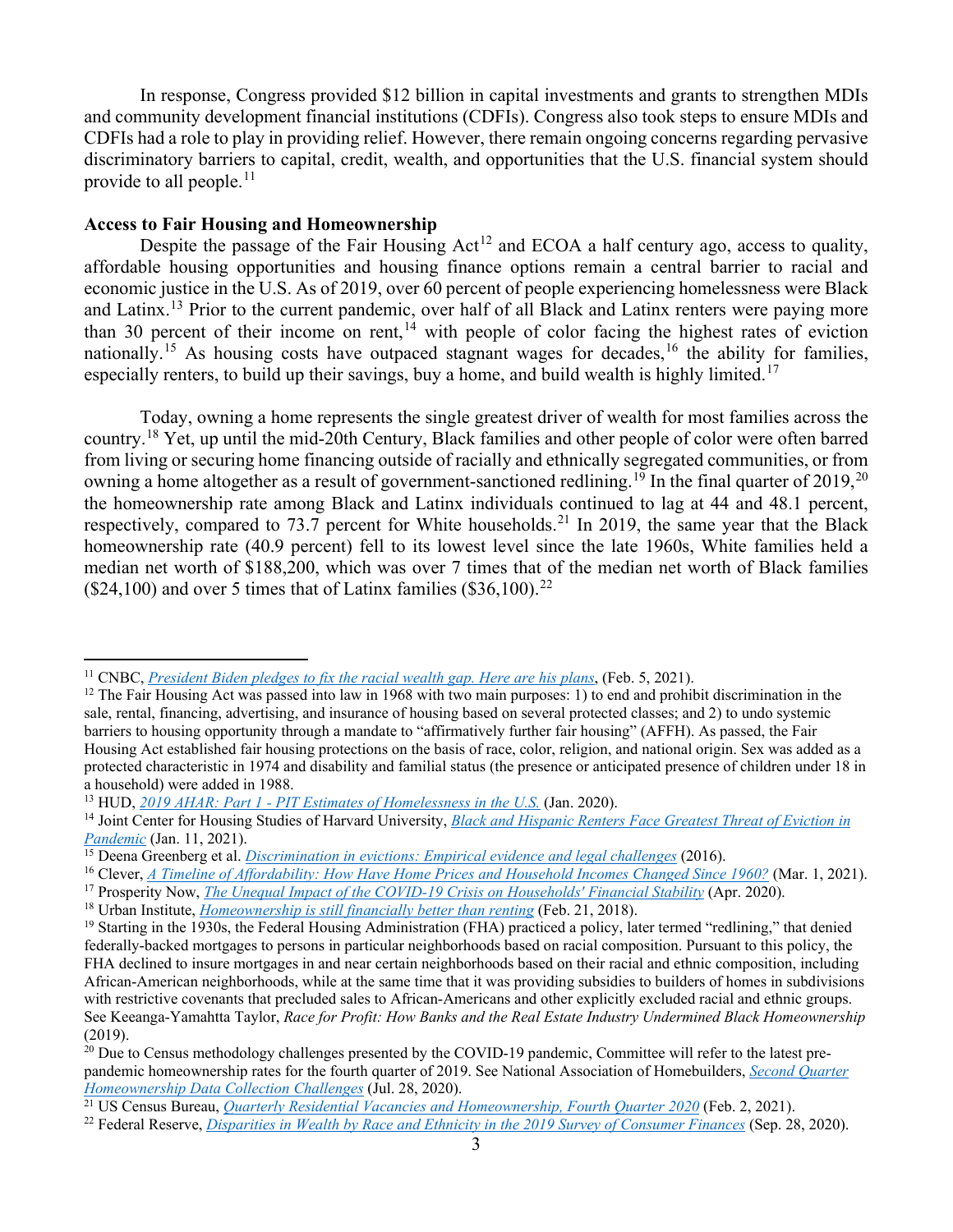Some studies have found adverse health and financial effects associated with the COVID-19 virus and pandemic to be directly correlated with the legacy of redlining<sup>[23](#page-3-0)</sup> and ongoing residential segregation.<sup>[24](#page-3-1)</sup> This, paired with labor force segregation,  $2<sup>5</sup>$  has contributed to people and communities of color being disproportionately affected by COVID-19 infections and deaths, pandemic-induced unemployment, lost wages, and being more likely to be behind on rent and mortgage payments.<sup>[26](#page-3-3)</sup> A recent CFPB report found that homeowners with mortgages insured by the Federal Housing Administration (FHA), who are disproportionately borrowers of color, are experiencing delinquency rates that exceed those seen during the 2008 financial crisis.<sup>[27](#page-3-4)</sup> Evolving forms of redlining<sup>[28](#page-3-5)</sup> and lending discrimination,<sup>[29](#page-3-6)</sup> ongoing residential steering,<sup>[30](#page-3-7)</sup> and appraisal bias<sup>[31](#page-3-8)</sup> continue to lock people of color out of fair and affordable homeownership and, correspondingly, wealth-building opportunities. The Urban Institute recently projected that, without targeted policy interventions, such as an expansion of housing counseling services, down payment assistance, and more equitable credit scoring systems, Black households will experience declines in homeownership by 2040, relative to previous generations and exacerbate the racial wealth gap.<sup>[32](#page-3-9)</sup>

#### **Diversity in Executive Ranks and Boards**

Despite data showing that America's population is becoming increasingly racially and ethnically diverse, the senior executive ranks of financial services industry firms remain mostly white and male. In 2017, the Government Accountability Office (GAO) reported that from 2007 to 2015, the overall representation of women among managers at financial services firms remained generally unchanged, while the overall representation of people of color among managers marginally increased, except for African-Americans whose representation decreased.<sup>[33](#page-3-10)</sup> A February 2020 Committee staff report on diversity and inclusion at America's largest banks concluded that "biases against women and underrepresented minorities perpetuate the lack of gender, racial, and ethnic diversity within the financial services industry, including at banks and in their senior ranks."<sup>[34](#page-3-11)</sup>

Research shows that the majority of corporate and federal board appointees also continue to be white men. The Alliance for Board Diversity reported that among Fortune 500 companies, 80.7% of new board directors in 2017 were white men.<sup>[35](#page-3-12)</sup> GAO reported that on Federal Home Loan Bank boards, "racial [and] ethnic minorities have limited representation in board leadership positions."<sup>[36](#page-3-13)</sup> In a January 2020

<span id="page-3-7"></span><sup>30</sup> Newsday, *[Long Island Divided](https://projects.newsday.com/long-island/realestate-agents-investigation/#open-paywall-message)* (Nov. 17, 2019).

<span id="page-3-12"></span>*[Fortune 500 Board](https://www2.deloitte.com/us/en/pages/center-for-board-effectiveness/articles/missing-pieces-fortune-500-board-diversity-study-2018.html)*, Deloitte (2018).

<span id="page-3-0"></span><sup>23</sup> NCRC, *[The Lasting Impact of Historic "Redlining" on Neighborhood Health: Higher Prevalence Of Covid-19 Risk](https://ncrc.org/holc-health/#:%7E:text=Our%20results%20show%20that%20greater,lasting%20impact%20of%20government%20supported)  [Factors](https://ncrc.org/holc-health/#:%7E:text=Our%20results%20show%20that%20greater,lasting%20impact%20of%20government%20supported)* (2020).

<span id="page-3-1"></span><sup>&</sup>lt;sup>24</sup> National Bureau of Economic Research, *[Government and Private Household Debt Relief During Covid-19](https://www.nber.org/system/files/working_papers/w28357/w28357.pdf)* (Jan. 2021).

<span id="page-3-2"></span><sup>25</sup> Urban Institute, *[How COVID-19 Is Affecting Black and Latino Families' Employment and Financial Well-Being](https://www.urban.org/urban-wire/how-covid-19-affecting-black-and-latino-families-employment-and-financial-well-being)* (May 6, 2020).

<span id="page-3-3"></span><sup>26</sup> See Financial Services Committee, *[More than a Shot in the Arm: The Need for Additional COVID-19 Stimulus](https://financialservices.house.gov/calendar/eventsingle.aspx?EventID=407097)* (Feb. 4, 2021).<br><sup>27</sup> CFPB, *Housing insecurity and the COVID-19 pandemic* (Mar. 1, 2021).

<span id="page-3-4"></span>

<span id="page-3-5"></span><sup>&</sup>lt;sup>28</sup> National Fair Housing Alliance, *[NFHA Files Federal Discrimination Lawsuit to Stop Redfin's Real Estate Redlining](https://nationalfairhousing.org/2020/10/29/nfha-files-federal-discrimination-lawsuit-to-stop-redfins-real-estate-redlining/)* [\(](https://files.consumerfinance.gov/f/documents/cfpb_Housing_insecurity_and_the_COVID-19_pandemic.pdf)Oct. 29, 2020).

<span id="page-3-6"></span><sup>29</sup> Robert Bartlett et al. *[Consumer-Lending Discrimination in the FinTech Era](https://faculty.haas.berkeley.edu/morse/research/papers/discrim.pdf)* (Nov. 2019).

<span id="page-3-8"></span><sup>&</sup>lt;sup>31</sup> Brookings[, The devaluation of assets in Black neighborhoods: The case of residential property](https://www.brookings.edu/research/devaluation-of-assets-in-black-neighborhoods/) (Nov. 27, 2018).

<span id="page-3-9"></span><sup>32</sup> Urban Institute, *[By 2040, the US Will Experience Modest Homeownership Declines. But for Black Households, the Impact](https://www.urban.org/urban-wire/2040-us-will-experience-modest-homeownership-declines-black-households-impact-will-be-dramatic)  [Will Be Dramatic](https://www.urban.org/urban-wire/2040-us-will-experience-modest-homeownership-declines-black-households-impact-will-be-dramatic)* (Jan. 21, 2021).

<span id="page-3-10"></span><sup>&</sup>lt;sup>33</sup> Government Accountability Office, *[Financial Services Industry Trends in Management Representation of Minorities and](https://www.gao.gov/products/GAO-18-64) Women and Diversity Practices, 2007-2015, GAO-18-64 (November 8, 2017).GAO-18-64.* 

<span id="page-3-11"></span><sup>&</sup>lt;sup>34</sup> Brummer[,](https://www.gao.gov/products/GAO-18-64) Chris, *[W](https://iielaw.org/wp-content/uploads/2020/08/Brummer-Data-Absense-of-Black-Financial-Regulators.pdf)hat do the Data Reveal about (the Absence of Black) Financial Regulators?* Working Paper, 2020.<br><sup>35</sup> Alliance for Board Diversity, *Missing Pieces Report: The 2018 Board Diversity Census for Women an* 

<span id="page-3-13"></span><sup>&</sup>lt;sup>36</sup> Government Accountability Office, *Federal Home Loan Banks: Steps Have Been Taken to Promote Board Diversity, but [Challenges Remain](https://www.gao.gov/products/gao-19-252)*, GAO-19-252 (February 14, 2019).GAO-19-252.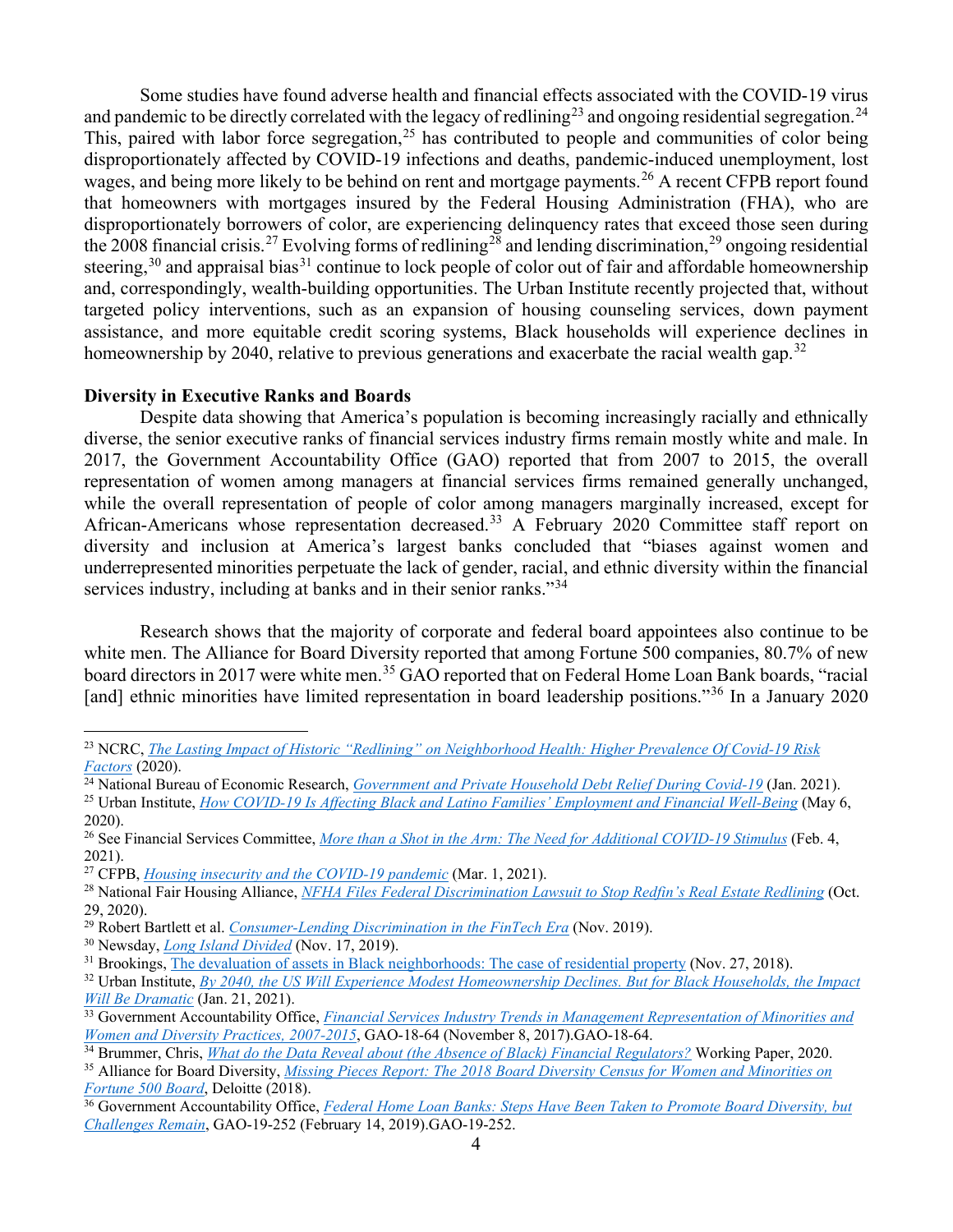letter, Chairwoman Waters and Chair Beatty called out the lack of diversity on SEC's advisory committees and noted that SEC's newest advisory committee included no Black members and that the one Latino member serves on two SEC advisory committees.<sup>[37](#page-4-0)</sup> The letter further stated Financial Services Committee staff findings that only three of SEC's 79 advisory committee members are Black, zero are Latina, and only one is a Black woman. [38](#page-4-1)

An October 2020 report noted that the absence of Black appointees at the financial regulatory agencies, including the banking regulators, is disconcerting because of the important role regulators and government staff play in shaping for the entire financial services marketplace. [39](#page-4-2) The research concluded that there has never been a Black Chair of the Federal Deposit Insurance Corporation (FDIC), SEC, or Commodity Futures Trading Commission (CFTC).<sup>[40](#page-4-3)</sup> In February 2021, the New York Times similarly reported that out of [41](#page-4-4)7 economists at the Federal Reserve, only two are Black.<sup>41</sup> 2020 annual reports from the Offices of Minority Women and Inclusion, known as OMWI, reveal that financial regulators overall workforce diversity is representative of racial and ethnic minorities by an average of 37 percent.<sup>[42](#page-4-5)</sup>

Banks and other corporations have more recently been announcing the promotion and appointment of some women and people of color to their senior ranks and boards, including Citigroup (its first female CEO),<sup>[43](#page-4-6)</sup> Starbucks (its first Black female board chair),<sup>[44](#page-4-7)</sup> as well as Walgreens<sup>[45](#page-4-8)</sup> and the Teacher's Annuity and Insurance Association, <sup>[46](#page-4-9)</sup> which recently became the first and only Fortune 500 companies with Black female CEOs. Unfortunately, the rate of change for people of color appointed to boards is still slow and, in some cases, stagnant. According to the 2019 edition of the Board Monitor, the percentage of new board appointments that went to African-Americans remained the same since 2018 (11%) and the percentage for Latinos decreased since 2017 (from  $8\%$  to  $6\%$ ).<sup>[47](#page-4-10)</sup>

<span id="page-4-8"></span><sup>45</sup> Walter Loeb, "Roz Brewer Is New CEO Of Walgreens," *Forbes*, January 29, 2021,

[https://www.forbes.com/sites/walterloeb/2021/01/29/roz-brewer-is-new-ceo-of-walgreens/?sh=4fc0eca11bb0.](https://www.forbes.com/sites/walterloeb/2021/01/29/roz-brewer-is-new-ceo-of-walgreens/?sh=4fc0eca11bb0)

<span id="page-4-0"></span><sup>37</sup> Committee Press Release, *[Waters and Beatty Blast Lack of Diversity on SEC Advisory Committees](https://financialservices.house.gov/news/documentsingle.aspx?DocumentID=406067)* (Jan. 14, 2020). <sup>38</sup> Ibid.

<span id="page-4-2"></span><span id="page-4-1"></span><sup>39</sup> Brummer, Chris, *[What do the Data Reveal about \(the Absence of Black\) Financial Regulators?](https://iielaw.org/wp-content/uploads/2020/08/Brummer-Data-Absense-of-Black-Financial-Regulators.pdf)* Working Paper, 2020.  $40$  Ibid.

<span id="page-4-4"></span><span id="page-4-3"></span><sup>41</sup> <https://www.nytimes.com/2021/02/02/business/economy/federal-reserve-diversity.html>

<span id="page-4-5"></span><sup>&</sup>lt;sup>42</sup> House Financial Services committee analysis of Greenlining Institute report, see The Greenlining Institute, "Offices of Minority and Women Inclusion: 2019 Snapshot of Financial Regulators Diversity and Inclusion." August 2020. OMWIs are responsible for all matters relating to diversity in management, employment, and business activities inside their respective organizations, as well as oversight of those efforts among their regulated entities. OMWIs are also required to report annually to Congress on the diversity and inclusion efforts of their respective agencies and regulated entities. 43Jim Zarroli, "Another Crack In The Glass Ceiling: Citigroup's Next CEO Is A Woman," *NPR*, September 10, 2020

<span id="page-4-6"></span>[https://www.npr.org/2020/09/10/911410590/another-crack-in-the-glass-ceiling-citigroups-next-ceo-is-a](https://www.npr.org/2020/09/10/911410590/another-crack-in-the-glass-ceiling-citigroups-next-ceo-is-a-woman#:%7E:text=Citigroup%20via%20AP-,Citigroup%20appointed%20Jane%20Fraser%20as%20its%20next%20CEO%2C%20making%20her,will%20step%20down%20in%20February)[woman#:~:text=Citigroup%20via%20AP-](https://www.npr.org/2020/09/10/911410590/another-crack-in-the-glass-ceiling-citigroups-next-ceo-is-a-woman#:%7E:text=Citigroup%20via%20AP-,Citigroup%20appointed%20Jane%20Fraser%20as%20its%20next%20CEO%2C%20making%20her,will%20step%20down%20in%20February)

[<sup>,</sup>Citigroup%20appointed%20Jane%20Fraser%20as%20its%20next%20CEO%2C%20making%20her,will%20step%20down](https://www.npr.org/2020/09/10/911410590/another-crack-in-the-glass-ceiling-citigroups-next-ceo-is-a-woman#:%7E:text=Citigroup%20via%20AP-,Citigroup%20appointed%20Jane%20Fraser%20as%20its%20next%20CEO%2C%20making%20her,will%20step%20down%20in%20February)<br>%20in%20February

<span id="page-4-7"></span><sup>&</sup>lt;sup>44</sup> Danielle Wiener-Bronner, "Starbucks names Mellody Hobson board chair — the first Black woman in the role," *CNN*, December 9, 2020[, https://www.cnn.com/2020/12/09/business/starbucks-mellody-hobson/index.html.](https://www.cnn.com/2020/12/09/business/starbucks-mellody-hobson/index.html)

<span id="page-4-9"></span><sup>&</sup>lt;sup>46</sup> Courtney Connley, "Thasunda Brown Duckett on new CEO role at TIAA: 'I have so much gratitude for the shoulders I stand on,'" CNBC, February 26, 2021, [https://www.cnbc.com/2021/02/26/thasunda-brown-duckett-to-be-second-black](https://www.cnbc.com/2021/02/26/thasunda-brown-duckett-to-be-second-black-woman-fortune-500-ceo-in-2021.html)[woman-fortune-500-ceo-in-2021.html.](https://www.cnbc.com/2021/02/26/thasunda-brown-duckett-to-be-second-black-woman-fortune-500-ceo-in-2021.html)

<span id="page-4-10"></span><sup>&</sup>lt;sup>47</sup> Heidrick & Struggles, Board Minotor US 2019. (2019) [https://www.heidrick.com/Knowledge-](https://www.heidrick.com/Knowledge-Center/Publication/Board_Monitor_US_2019)[Center/Publication/Board\\_Monitor\\_US\\_2019.](https://www.heidrick.com/Knowledge-Center/Publication/Board_Monitor_US_2019)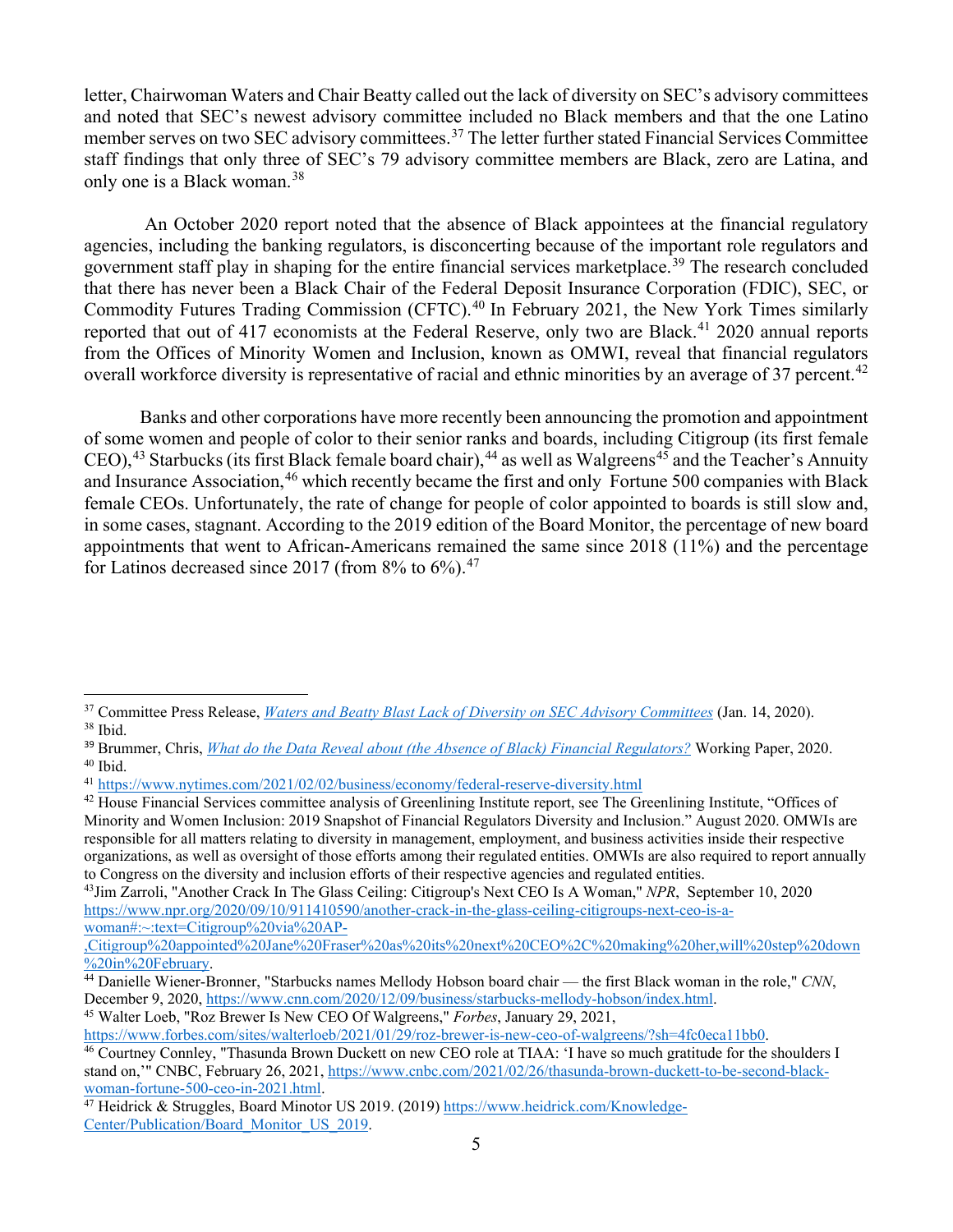# **Appendix: Legislation**

- 1. **H.R. 123, FHA Additional Credit Pilot Program Reauthorization Act (Green).** This bill would authorize a pilot program under Federal Housing Administration that would permit borrowers to opt into utilizing credit scoring models that incorporate additional data not traditionally included in credit scoring systems.
- **2. H.R. 1277, Improving Corporate Governance Through Diversity Act (Meeks).** This bill would require public companies to annually disclose the voluntarily, self-identified gender, race, ethnicity and veteran status of their board directors.
- 3. **H.R. 166, Fair Lending for All Act (Green).** This bill would clarify the racial and other protections under Equal Credit Opportunity Act to ensure it applies to all people regardless of race, sexual orientation, gender identity, and an applicant's location based on zip code or census tract with respect to credit transactions.
- 4. **H.R. 281, Ensuring Diverse Leadership of 2019 (Beatty).** This bill would require at least one gender diverse candidate and racially or ethnically diverse candidate are interviewed when there is a vacancy among the Federal Reserve Bank presidents.
- 5. **H.R. 68, Housing Fairness Act of 2020 (Green).** This bill would enact reforms and authorize increased funding for HUD's Fair Housing Initiatives Program and would create a new fair housing research competitive grant program.
- 6. **H.J.Res. \_\_\_\_\_, Resolution of Disapproval on the OCC's Community Reinvestment Act Final Rule (Waters).** This bill would nullify the OCC's problematic final rule on the Community Reinvestment Act.
- 7. **H.R. \_\_\_, bill to address discrimination in appraisals.** This bill would require a review of federal appraisal standards and recommended reforms to prevent disparate impacts on the valuation of homes in communities of color and owned by people of color. The bill would also create a grant program to support a diverse pipeline of professional appraisers.
- 8. **H.R. \_\_\_, bill to diversify the Federal Home Loan Bank Board of Directors.** This bill would require the Federal Home Loan Bank to consider at least one individual reflective of gender diversity and one individual reflective of racial or ethnic diversity for every vacant board seat.
- 9. **H.R. \_\_\_, bill to promote language access in mortgage servicing.** This bill would require federal housing agencies to put forward requirements for mortgage servicers to identify borrowers who need language assistance.
- 10. **H.R. \_\_\_, bill to provide down payment assistance.** This bill would provide targeted funding for down payment assistance to support first-time homebuyers, especially those historically excluded from homeownership opportunities.
- 11. **H.R. H.R. Alaking FHA Work for Borrowers with Student Debt Act.** This bill would amend the National Housing Act to revise the treatment of student loan debt in the underwriting of FHA loans.
- 12. **H.R. \_\_\_, Diverse Investment Advisers Act (Beatty).** This bill requires entities registered with the Securities and Exchange Commission to utilize the "Rooney Rule" for utilizations of diverse asset managers.
- 13. **H.R. \_\_\_, Diversity Data Accountability Act.** This bill would require the Offices of Minority and Women Inclusion regulated entities to disclose diversity policies and practices to their regulators.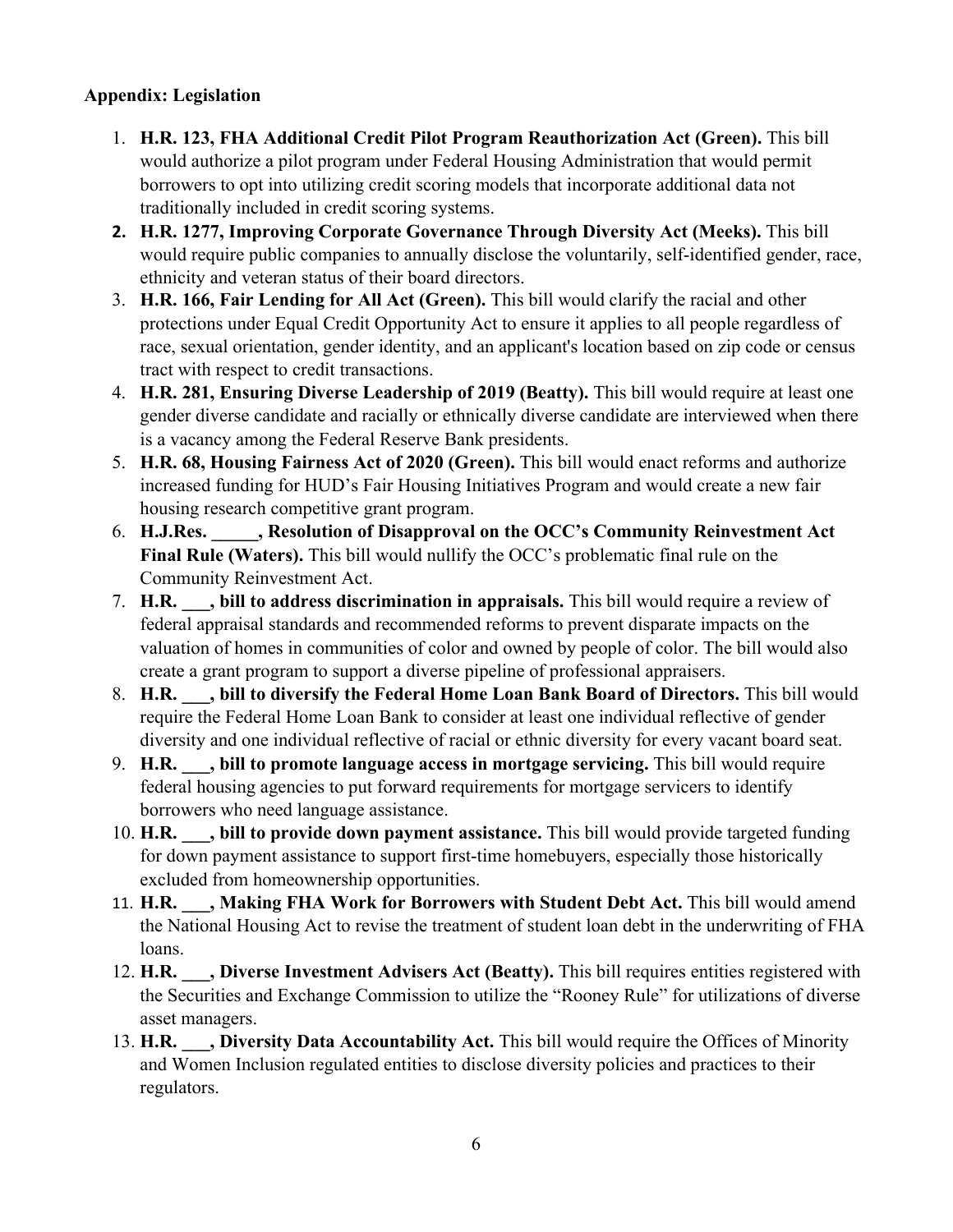- 14. **H.R. \_\_\_, Diversity in Financial Regulatory Advisory Committees Act.** This bill would require reporting of advisory committee demographics and the consideration of at least one individual reflective of gender diversity and one individual reflective of racial or ethnic diversity when filling advisory committee vacancies at the Department of Treasury (including the Financial Stability Oversight Council), Federal Reserve Board of Governors, Office of the Comptroller of the Currency, Consumer Financial Protection Bureau, Federal Housing Finance Agency, National Credit Union Administration, Securities and Exchange Commission, and the Federal Deposit Insurance Corporation.
- 15. **H.R. \_\_\_, Ensuring Diversity in Community Banking Act (Meeks).** This bill would strengthen minority depository institutions through partnerships, technical assistance, and deposits.
- 16. **H.R. \_\_\_, Expanding Opportunity for MDIs Act (Beatty).** This bill would codify the Financial Agent Mentor-Protégé Program within the Department of the Treasury.
- 17. **H.R. \_\_\_, Federal Reserve Bank Board Diversity Act (Garcia, TX).** This bill would require Federal Reserve Banks to consider at least one individual reflective of gender diversity and one individual reflective of racial or ethnic diversity for every vacant board seat.
- 18. **H.R. \_\_\_, Home Loan Quality Transparency Act (Velazquez).** This bill would reverse the rollback of the Home Mortgage Disclosure Act so that financial institutions provide adequate data on loans to minority borrowers.
- 19. **H.R. \_\_\_, LEP Data Acquisition in Mortgage Lending Act (Green).** This bill would require Fannie Mae and Freddie Mac to include a preferred language question in the Uniform Residential Loan Application.
- 20. **H.R. \_\_\_, Minority Business Development Administration Act (Green).** This bill would codify the Minority Business Development Administration into law.
- 21. **H.R. \_\_\_, Minority Business Emergency Grants Act (Garcia, TX).** This bill would provide \$3 billion in grants through the Minority Business Development Agency.
- 22. **H.R. \_\_\_, Promoting and Advancing Communities of Color Through Inclusive Lending Act (Waters).** This bill would, among other things, require 40 percent of all Community Development Financial Institutions (CDFI) Fund appropriations to be reserved for minority lending institutions (MLIs), establish an Office and Deputy Director of MLIs, reduce the CDFI Bond Guarantee threshold to \$50 million from \$100 million, and make reforms to strengthen minority depository institutions (MDIs) through partnerships, deposits, and investments.
- 23. **H.R. \_\_\_, Promoting Diversity and Inclusion in Banking Act (Green).** This bill would require Federal banking regulators to include a diversity and inclusion component in the Uniform Financial Institutions Rating System and require mandatory reporting of diversity and inclusion assessments.
- 24. **H.R. \_\_\_, the Federal Reserve Racial and Economic Equity Act (Waters),** would require the Federal Reserve to carry out its duties in a manner that supports the elimination of racial and ethnic disparities in employment, income, wealth, and access to affordable credit. The Board would be required to report on disparities in labor force trends as well as on plans and activities of the Board to minimize and eliminate these disparities.
- **25. H.J.Res. \_\_\_\_\_, Resolution of Disapproval on HUD's Disparate Impact Rule (85 FR 60288).** This bill would nullify HUD's final Disparate Impact Rule (85 FR 60288) under the Fair Housing Act.